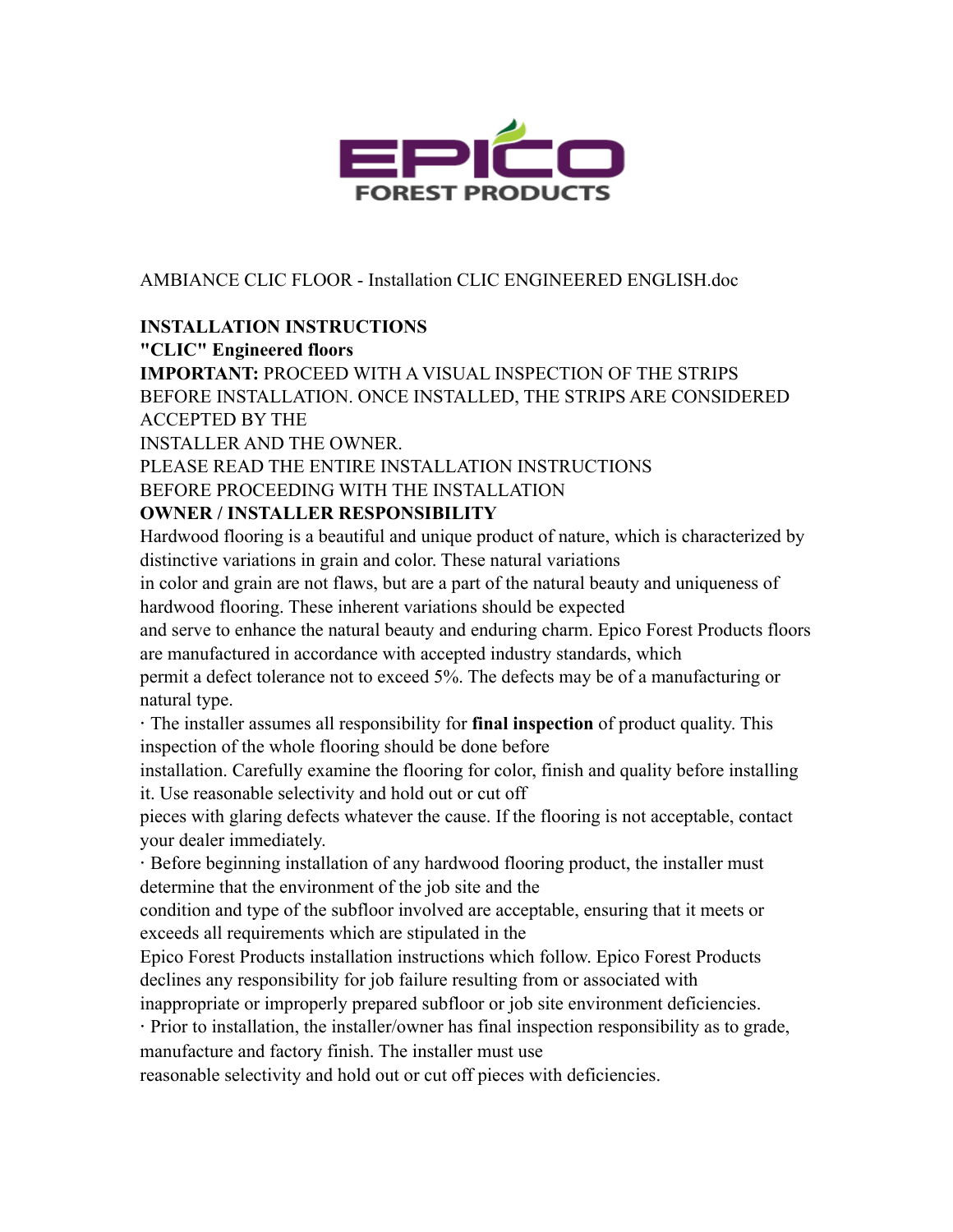· The use of stain, filler or putty stick for the correction of defects during installation should be accepted as normal procedure.

· Should an individual piece be doubtful as to grade, manufacture or factory finish, the installer should not use the piece.

· When Epico Forest Products hardwood flooring is ordered, a 5 % allowance factor, depending on layout, must be added to the actual square footage

amount needed. (Diagonal installations and/or board width of 5" and over may require up to a 10 % allowance factor.)

· Please note that Masters Choice engineered floors must be installed in environments of 40% to 55% relative humidity to prevent possible

damage not covered by warranty. Installation of a humidifier or dehumidifier may be necessary. The floor is designed to perform in an environmentally controlled structure. Warranty exclusions are, but not limited to, surface checking resulting from low humidity, mildew or

discoloration resulting from extreme sub-floor moisture.

### **JOB SITE INSPECTION & ACCLIMATION**

· This type of flooring can be installed below, equal or above ground level. Do not install in a bathroom.

· In a new construction, hardwood flooring should be one of the last items installed. All work involving water or moisture (plumbing, acoustical

ceilings, dry wall taping, etc.) should be completed prior to wood flooring being installed. Heating and air systems should be fully operating

maintaining a consistent room temperature at 16°C to 27°C (60-80° F) and a constant relative humidity of 40% to 55%.

· Flooring should not be delivered until the building has been closed in and cement work, plastering, painting and other materials are completely

dry. Concrete and plaster should be cured and at least 60 days old. Check basements and underfloor crawl space to be sure that they are dry

and well ventilated to avoid damage caused by moisture.

· Handle with care. Do not stand on ends. Store Epico Forest Products flooring in a dry place being sure to provide at least a four-inch air space under and around cartons.

· Do not store directly on concrete or near outside walls. Cartons should be placed in the installation area.

· The humidity level of the house must be maintained between 40 % and 55 % all year long. Wood is a living product which reacts to humidity

level variations. During summer, where the humidity level is at its highest point, the wood has a natural expansion and absorbs the humidity,

these variations must be dealt with adequate dehumidification. As for winter, when the heating system is working, the humidity level is lower.

It is then recommended to use a humidifier to minimise the extreme effects of shrinkage.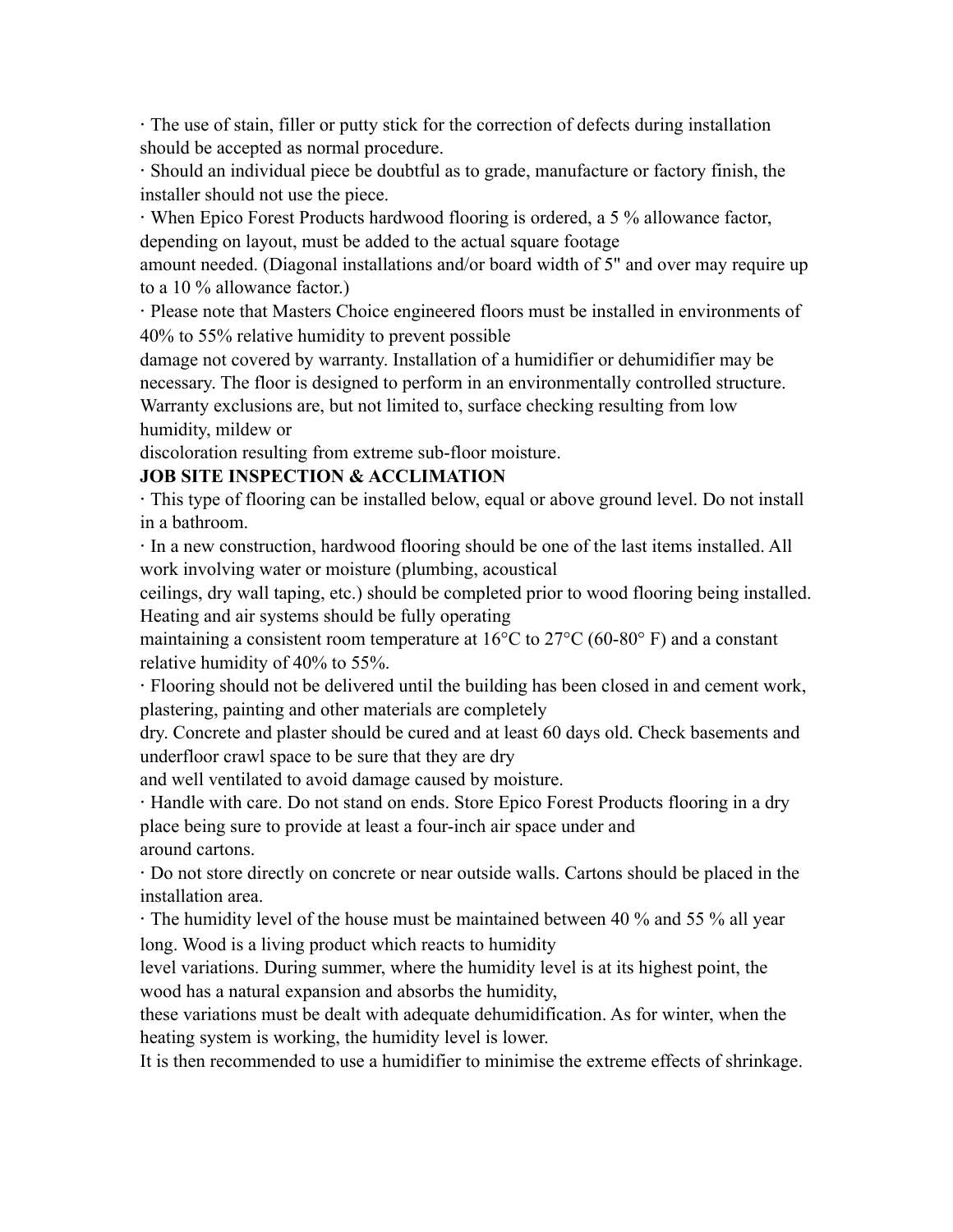AMBIANCE CLIC FLOOR - Installation CLIC ENGINEERED ENGLISH.doc Radiant Subfloor heating

NOTE: Always make sure that the selected product is recommended for this type of installation. Some species are not compatible and can not be

installed on this type of subfloor; Jatoba, American Maple, Kempas, Ironwood, Ipé, Asian Mahogany, etc are some species that are not suitable for

Radiant heating. Please ensure that the species you have chosen is suitable.

· The heating system must be functional and working for at least 7 days prior to the floor installation.

· Stop the heating and let the floor cool down to ambient temperature for 3 or 4 hours before starting the floor installation.

· Immediately start the radiant heating system after the installation. The temperature of the finished surface cannot go over  $27 \degree C$  (80  $\degree F$ ) at all

times for the duration of the flooring's life span.

· Radiant heating systems usually procure a dry heat which can lower the ambient humidity level. It could be necessary to use a humidifier to

maintain a recommended level of 40 % to 55 % and prevent any damage to the floor.

· Flooring installed on a radiant heating system must be glued at each end, in order to reduce the shrinkage in length. Apply a layer of

recommended wood glue on the grooved side before inserting the strip.

### **APPROVED SUBFLOORS**

### **Type of subfloor Floating Stapled Glued**

Plywood  $5/8$ " –OSB 23/32" (truss/joist of 16" c/c or less) Plywood 3/4" T&G –OSB 23/32" (truss/joist of 19,2" c/c or less) Concrete YES Ceramic tiled floor, terrazzo, slate and marble YES (Concrete) Radiant Subfloor heating YES

Radiant heating (plywood) YES

### **Subfloor conditions**

· CLEAN - Scraped or sanded, swept, free of wax, grease, paint, oil and other debris.

· HORIZONTAL / FLAT – Maximum tolerance of 5mm over 3 m (3/16 " over 10') or 3mm over 2 m (1/8" over 6').

· Sand high areas or joints. If the floor is glued, fill the fill low areas with a latex additive cement surfacing product with a minimum resistance

to compression of 20 000 kPa.

· Concrete Slabs (regardless of existing floor covering): Use an approved calibrated concrete Moisture Meter as a preliminary measurement for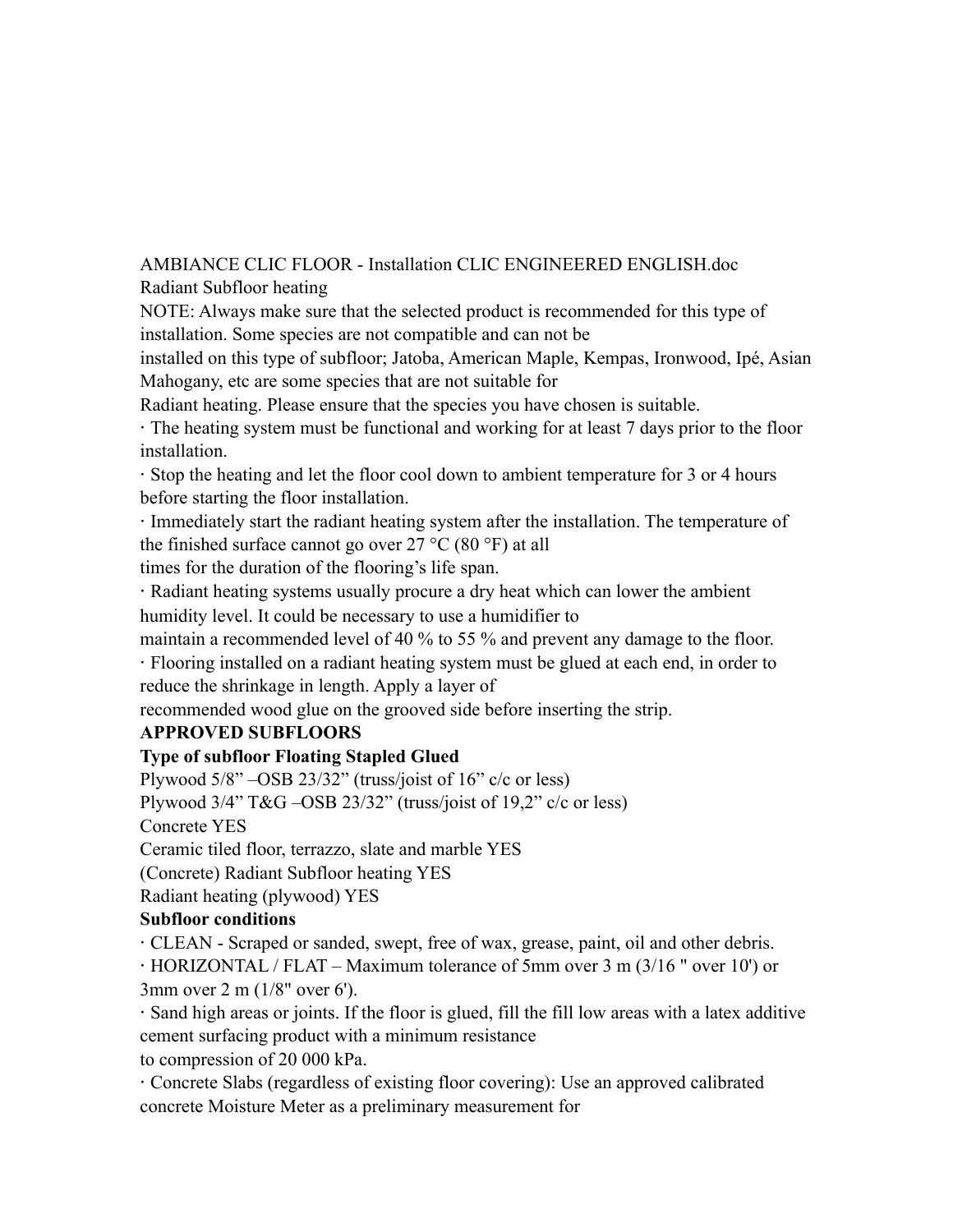moisture. Concrete subfloors must be finished at least 30 days before performing a test. Acceptable verification methods: Perform a polyfilm

test. Tape down 2' x 2' polyfilm squares (a clear garbage bag or plastic drop cloth will do) in several places on the floor. Wait 24-48 hours,

and then check for the appearance of condensation on the inside of the bag or plastic for a darkening on the concrete subfloor. Either

occurrence signals the likely presence of excess moisture, which needs other measures with the concrete moisture meter Tramex. The measure

must not climb over 4,5 on the superior graduation.

· Wood Substrates: Test the moisture of the wood substrate using a calibrated moisture meter approved for testing wood moisture according to

the meter manufacturer. The reading should not exceed 12%, or read more than a 4% difference than moisture content of products being

installed.

AMBIANCE CLIC FLOOR - Installation CLIC ENGINEERED ENGLISH.doc **REQUIRED TOOLS FOR PROPER INSTALLATION** 

### **Power Tools**

· Table Saw, Electric Miter Saw, Band Saw, Chop Saw, Power Jamb Saw, or Jig Saw

### **Hand Tools**

- · Broom and dust pan or Vacuum
- · Tape Measure
- · Moisture meter (wood, concrete or both)
- · Chalk line & chalk
- · 3M Blue Tape
- · Hand saw
- · Hammer
- · Rubber mallet
- · Tapping block
- · Pry bar
- · Filler stick and Touch-up marker
- · Hardwood Floor Cleaner

### **Additional Tools**

- · 6 mil Polyethylene Vapor Barrier
- · Foam Underlayment

## **STEP BY STEP INSTALLATION INSTRUCTIONS**

Important notice regarding expansion space: It is important to include an expansion space of 5/8" (1.5 cm) between rooms (ex: hallway adjacent to a

bedroom). You will need to fill this space with a molding. Same rule applies for rooms exceeding 29'6" (9 m), you will also need an expansion space and

a molding.

### **STEP #1 – Install underlayments**

Install 6 mil Polyethylene vapor barrier over entire flooring surface. Overlap sheets of Polyethylene 16 inches and tape together creating airtight seal. Run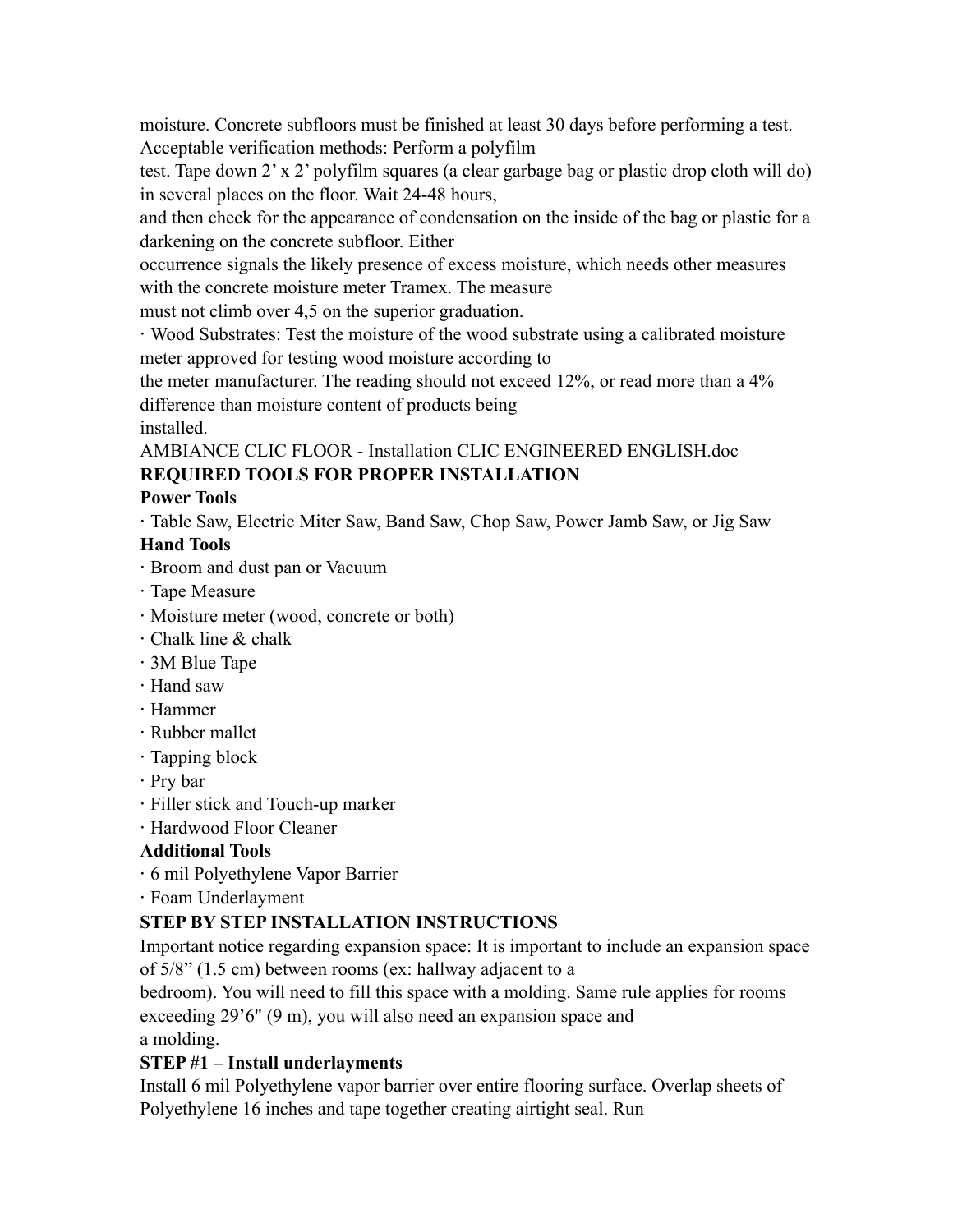the vapor barrier 1 to 1.5 inches up the walls and secure in place with tape. Using underlayment, roll out one roll at a time over the vapor barrier. There are many types of underlayments available today. The use of acoustical underlayment will improve the feel and sound transmission of your flooring.

### **STEP #2 – Preparing the starter rows**

It is very important that enough expansion gaps are kept between the flooring and all the walls. This is done by placing  $\frac{1}{4}$  inch (6 mm) spacers every 8

inches apart around all vertical walls.

Measure the width of the room – perpendicular to the direction you intend to install the flooring. The last row of flooring should be no less than  $1\frac{1}{2}$  inch

wide. If it is less, you should rip-saw the starter row narrower. Leave  $1/4$ -inch (6 mm) between the wall and the end of each strip in each row.

Start the second row with a strip of at least 6-inches (15 cm) shorter or longer than the strip used in the first row. This will avoid aligning or clustering the

end joints.

AMBIANCE CLIC FLOOR - Installation CLIC ENGINEERED ENGLISH.doc **STEP #3 – CLIC SYSTEM** 

Clic system, for installing floors without using glue.

Your floor can very easy be disassembled, which enables replacement during installation and also during use.

Fold the panel down in a single action

movement with a slight press to the left to the

short end of the previous panel.

During the fold down, make sure the panels are

tight against each other.

Press or knock slightly along the short end of the

installed panel

Place the panel **gently and tight** to the short end of

the previous panel.

AMBIANCE CLIC FLOOR - Installation CLIC ENGINEERED ENGLISH.doc

### **Disassembling with Välinge Release Tool**

### **STEP #4 – COMPLETE THE INSTALLATION**

At the end wall use a pry bar, if needed, to pull the ends of the boards tight. Continue laying the floor on top of the underlayment, working left to right,

tapping the strips tight together. Make sure to continue using  $\frac{1}{4}$  inch spacers along the wall throughout the installation.

The last row will most likely require cutting to width but it should be no less than  $1\frac{1}{2}$ inch wide. To do this, place a full row of strips on top of the last

row installed. Insert a  $\frac{1}{4}$  inch spacer against the wall, and using a full width strip, trace distance from wall onto final row. Cut strips for final row to

designated width. Apply glue and pull into place with a pry bar.

Finally, install the transition pieces, baseboards and/or, quarter round mouldings.

### **COMPLETING THE JOB – ALL INSTALLATION**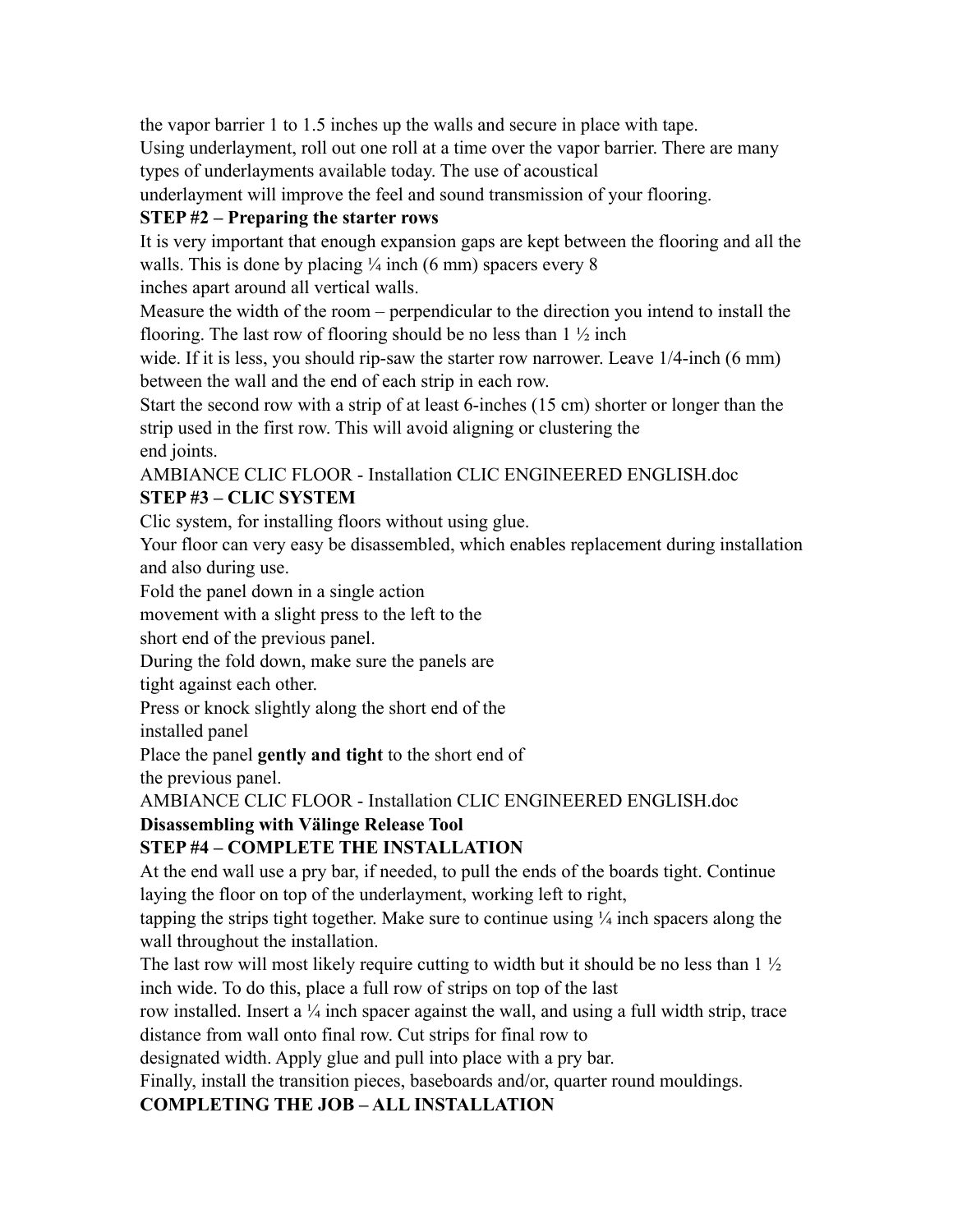Clean the floor with Hardwood Floor Cleaner. Please ensure that any adhesive on the finish is cleaned before leaving. Dried or cured adhesive cannot be removed.

Install transition pieces.

Inspect final floor for nicks or minor gaps and fill with appropriate color wood putty. Use plywood or hardboard when moving heavy appliances or furniture across floor.

### **CARE GUIDE**

Your Epico Forest Products Floor will add warmth and beauty to your home for many years to come. Following a few simple maintenance steps, will help protect your investment and keep your Epico Forest Products floor like new.

### **CLEANING**

· Use a damp cloth to blot up spills and spots as soon as they happen. For tough spots such as oil, paint, markers, lipstick, ink, tar or cigarette

marks, use acetone/nail polish remover then wipe with a damp cloth. Always avoid allowing liquids to stand on your floor.

· Regularly vacuum, (using the hard floor attachment not the beater bar), dust mop or sweep the floor to prevent sand or abrasive dust from

accumulating and scratching the finish.

· Periodically clean the floor with Epico Forest Products or approved hardwood floor cleaner, which are specially formulated for the finish.

· Do not use oil based, wax, polish, or strong ammoniated or abrasive cleaners, steel wool or scouring powder to clean the floor.

· Do not wash or wet-mop the floor with soap, water, oil soap detergent or any other liquid cleaning material. This could cause swelling

warping, delaminating and joint-line separation, and void the warranty.

· DO NOT use any type of polisher.

Separate the whole row by carefully

lifting up and slightly knocking just

above the joint. Fold up and release

the whole long side.

Disassemble the panels by sliding

horizontally.

(Do **not** fold up!)

AMBIANCE CLIC FLOOR - Installation CLIC ENGINEERED ENGLISH.doc **PROTECTING** 

· Use quality area rugs and doormats by outdoor entrance areas to prevent dirt, sand, grit and other substances such as oil, asphalt or driveway

sealer from being tracked onto your floor.

· Sweep, dust or vacuum the floor regularly to prevent accumulation of dirt or grit that can scratch or dull the floor finish.

· Use floor protectors and wide bearing leg bases/rollers to minimize indentations and scratches from heavy objects. As a rule of thumb, the

heavier the object, the wider the floor protector should be.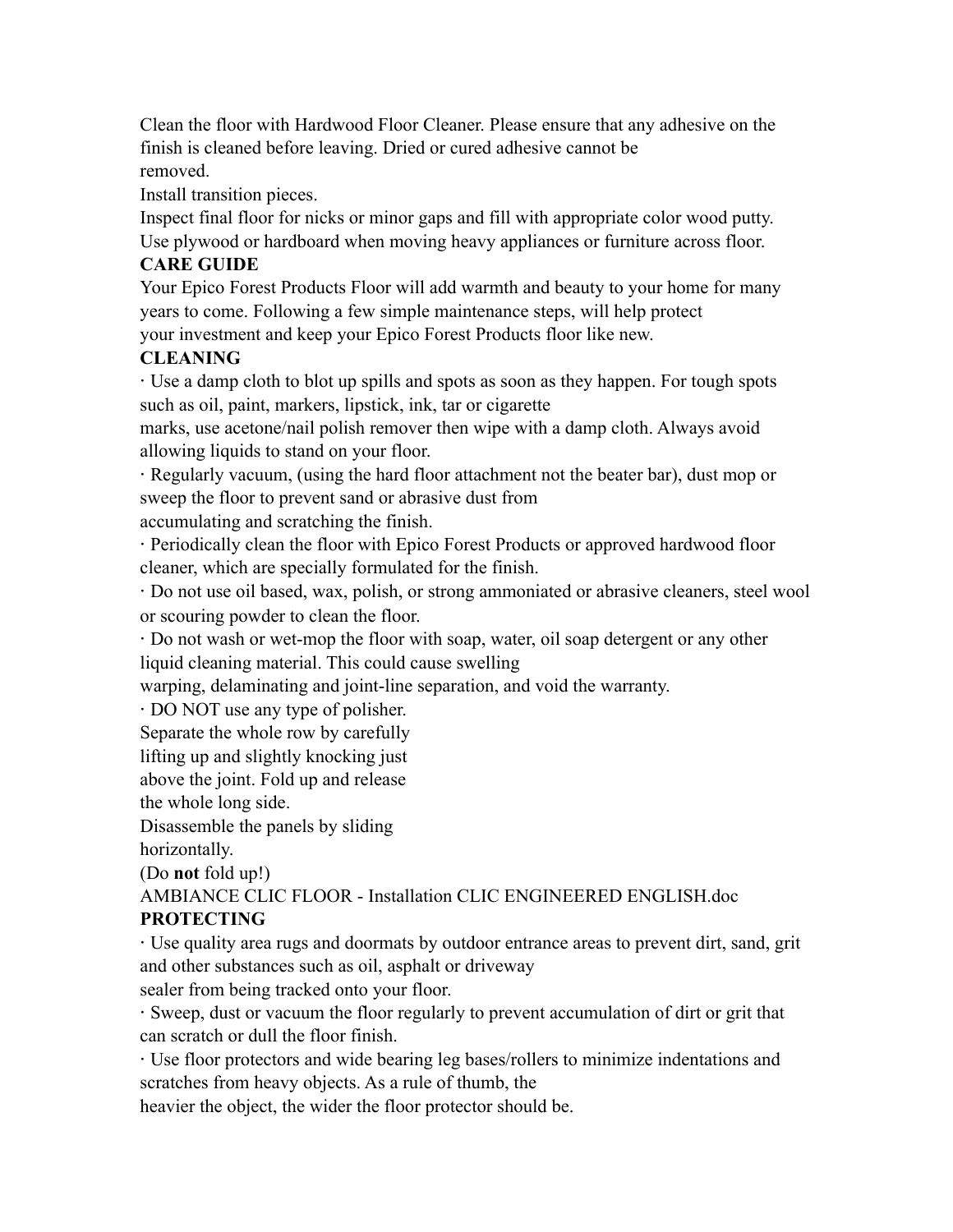· Do not use rubber or foam backed plastic mats as they may discolour the floor. To prevent slippage use an approved vinyl rug underlayment.

· Maintain a normal indoor relative humidity level between 40% and 55% throughout the year, to minimize the natural expansion and

contraction of wood. Failure to provide adequate relative humidity in the home by the use of a humidifier or a dehumidifier will void the

warranty.

· Avoid gouges or cuts in your floor from sharp objects. While your Epico Forest Products floor is one of the most wear resistant floors on the market,

sharp or pointed objects can nevertheless damage it.

· Don't walk on your floor with stiletto-style heels, spiked golf shoes or cleats; they may cause indentations in your floor.

· Rearrange area rugs and furniture periodically so the floor ages evenly. UV sunlight will soften or darken the tone of different species of

hardwood to varying degrees

· Use a dolly when moving heavy furniture or appliances. But first, put down a sheet of quarter inch plywood or Masonite to protect the floor.

Never try to slide or roll heavy objects across the floor.

### · **Keep pet's nails trimmed, or consider "booties" available at pet stores.**

#### **EPICO FOREST PRODUCTS**

#### **LIMITED WARRANTY**

#### **This Epico Forest Products Hardwood Floor comes with a:**

· Lifetime Structural Integrity Warranty

· 30 Year Finish and Wear Warranty

These warranties, which begin from the date of purchase, apply to products used in dry residential applications. Lifetime warranties apply for as long as

the original purchaser owns and resides in the home where the product was installed.

### **What the Epico Forest Products Hardwood Flooring Limited Warranty covers:**

Finish and Wear Warranty - Epico Forest Products warrants to the original purchaser that its finish surface will not peel off or wear through for the indicated period of time, from the date of purchase.

Lifetime Structural Integrity Warranty - Epico Forest Products warrants these engineered hardwood products in their original manufactured conditions to be free

from defect in material and workmanship including assembly dimension and grading. Note: Hardwood flooring is a natural product that will continue to expand and contract during seasonal and temperature changes. Products may

experience separation between boards when properly acclimated and installed. If separations do occur, they are not covered by this warranty.

### **What you should do if any of the above listed problems occur and you need warranty service:**

You (the original retail customer) should notify the authorized Epico Forest Products Hardwood Flooring dealer from which the original purchase was made of any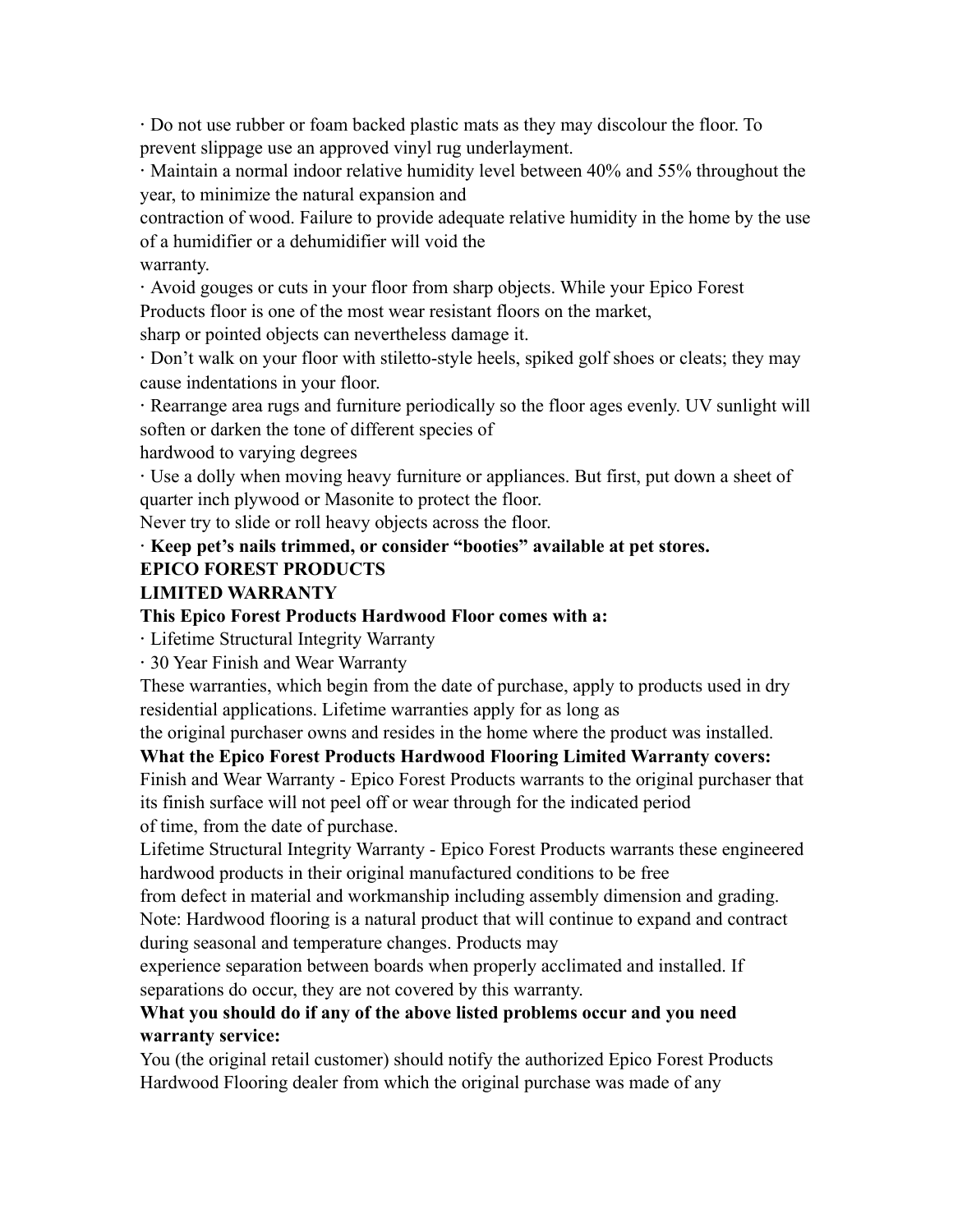defect no later than 30 days after discovering the defect but within the time period of the applicable limited warranty.

You (the original retail customer) must present to that authorized Epico Forest Products Hardwood Flooring dealer the following items for a warranty claim to be considered:

· A valid proof of purchase in the form of a sales receipt or other documents which establish proof of purchase

· A description of the problem and/or a photograph/sample that clearly shows the warranty problem

### **What Epico Forest Products will do should you need warranty service:**

If Epico Forest Products accepts a claim under this limited warranty, Epico Forest Products will authorize your dealer to replace, free of charge, the amount of strips presenting a manufacturing defect or pay compensation equal to cost of the defective strips. Epico Forest Products will not reimburse any installation fees or labour costs.

AMBIANCE CLIC FLOOR - Installation CLIC ENGINEERED ENGLISH.doc If the claim is related to the finishing of the floor, Epico Forest Products will assume the cost necessary to refinish the flooring of a room or rooms for which the claim was approved, subject to a standard industry rate approved by Epico Forest Products. All other miscellaneous fees that could be related to that job will be assumed by the owner. This procedure constitutes the one and only way to make a claim in regards to this limited warranty.

### **Each Epico Forest Products Hardwood Flooring Limited Warranty is subject to the following conditions:**

· This limited warranty is valid only in North America and United Kingdom. The warranty is not transferable. It extends only to the original

retail consumer. This limited warranty applies only where the affected area of the Epico Forest Products Flooring is visible and covers an area greater

than 10% of the room. The flooring must be installed in accordance with Epico Forest Products flooring recommended installation instructions using

Epico Forest Products installation materials.

· Natural wood characteristics such as mineral streaks, small knots, grain variations etc. are normal characteristics and are not considered as

defects. No two pieces of wood are the same and color or other variations will occur. We do not guarantee against natural variations, or the

normal difference between color samples or photographs and colors of installed floors.

· Indentation, scratches or damage caused by negligence, water moisture, insects,

animals, and high heeled or spiked shoes, or failure to use

pads under rolling chairs or other furniture.

· Any product deformity that is not measurable or that is visible only in a certain angle is not considered a defect. Defects are evaluated by their

visibility from a reasonable vertical distance (standing height) from the floor.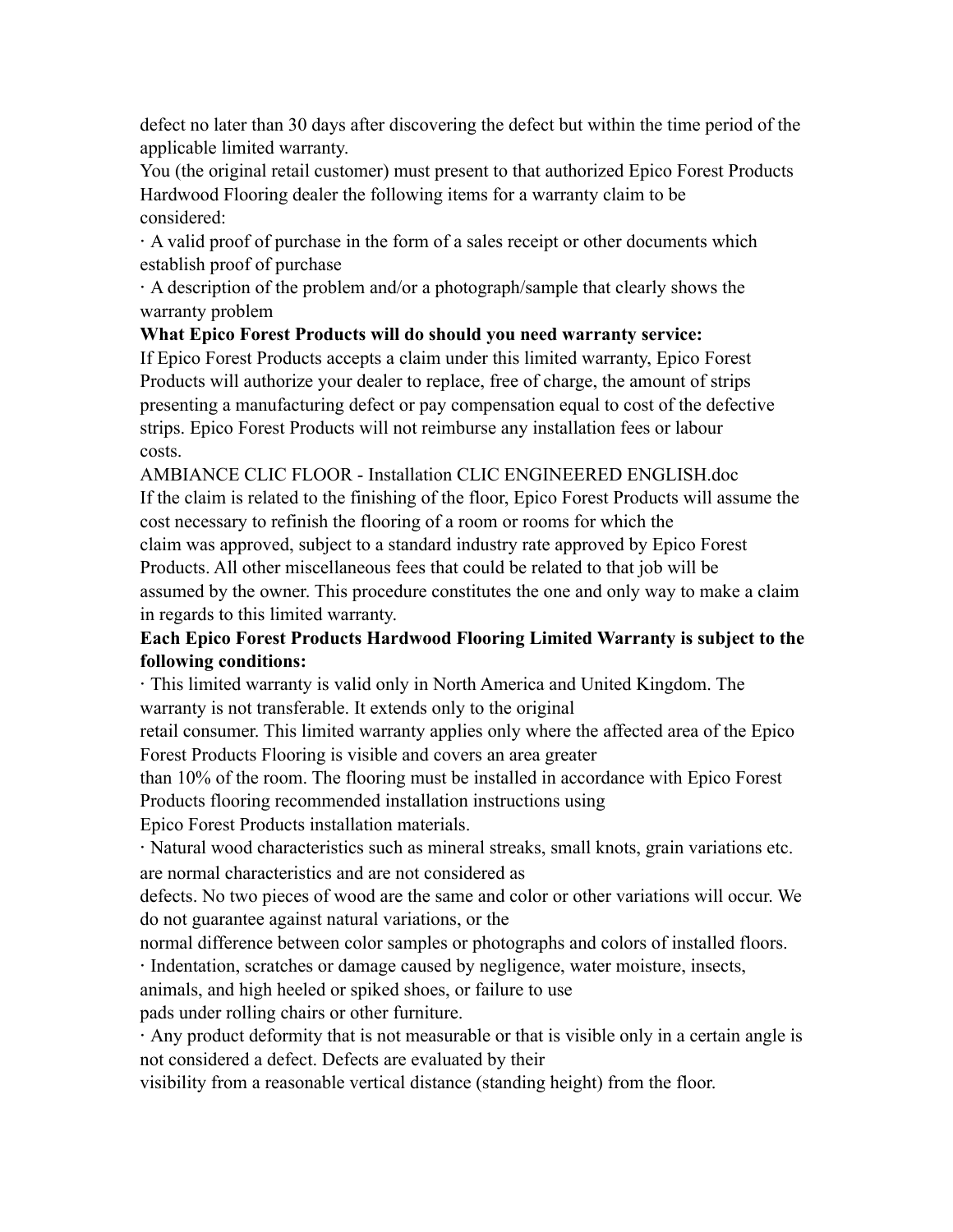· Failure to follow manufacturers written installation instructions including protecting the floor from subfloor moisture.

· Excessive or inadequate humidity in the area of use. Relative humidity in the area of use must be within a normal range of 40%-55%.

· Improper or insufficient protection, care and maintenance.

· Accidents abuse or misuse. Warranty will be made void if man-made or natural disasters including leaking or broken plumbing, fire, flood,

earthquake, or standing water occur during or after installation.

· Improper alteration of original manufactured product. Alterations or repairs to the manufacturer's original product will void any and all

warranties

· Changes in color due to full or partial exposure to sunlight and weather.

· Maple, Merbau, Kempas, Tamarindo, Pine, Brazilian Cherry and other species may darken due to light exposure. This is a natural occurrence

and is not covered by this warranty.

· Failure due to structural changes in the subfloor, settling of the building or uneven subfloor that has not been adequately leveled.

· This warranty does not cover removal or replacement of cabinets, appliances, furniture or other fixtures.

· Gloss reduction is not considered wear.

· Faces checking, cracking, are not covered by this warranty.

· Please note that Masters Choice engineered floors must be installed in environments of 40% to 55% relative humidity to prevent possible

damage not covered by warranty. Installation of a humidifier or dehumidifier may be necessary. The floor is designed to perform in an

environmentally controlled structure. Warranty exclusions are, but not limited to, surface checking resulting from low humidity, mildew or

discoloration resulting from extreme sub-floor moisture.

#### **Please Note:**

Epico Forest Products does not grant to any person or entity the authority to create for it any obligation or liability in connection with Epico Forest Products Flooring.

Epico Forest Products shall not be liable to the consumer or any other person for any incidental, special or consequential damages, arising out of breach of this

limited warranty or any implied limited warranty (excluding merchantability). Some states or provinces do not allow the excluding of limitation of

incidental or consequential damages, so the above limitations or exclusions may not apply to the purchaser. This warranty gives the customer specific

legal rights, such rights may vary from state to state.

For more information, please visit.

# **"INSTALLATION IMPLIES ACCEPTANCE."NO WARRANTY WILL BE OFFERED FOR APPEARANCE RELATED**

**CLAIMS ONCE THE PRODUCTS ARE INSTALLED.**